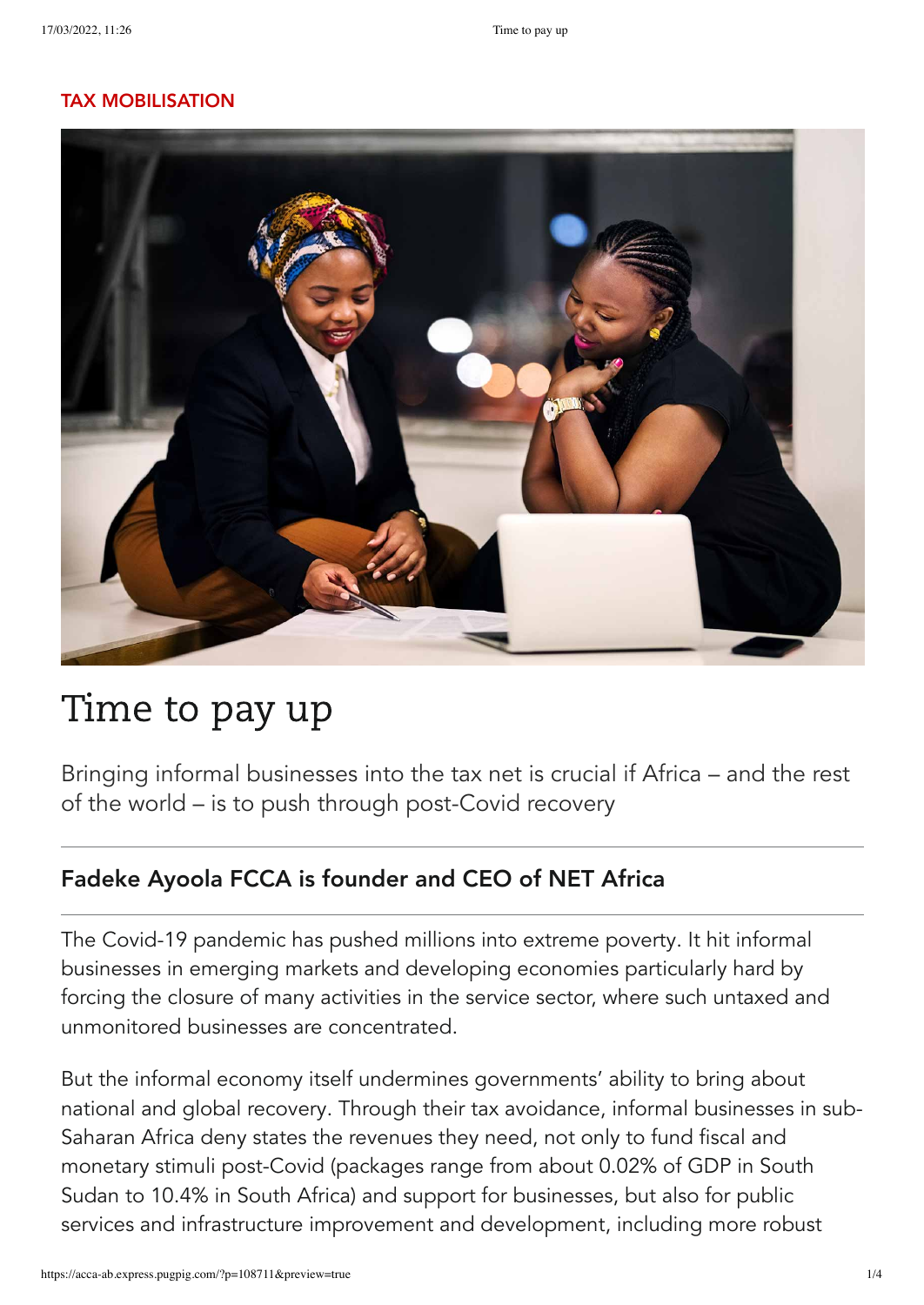public health systems capable of containing and rolling back health emergencies like Covid.

#### Sub-Saharan Africa has the world's biggest informal sector

# Tax drives GDP

The World Bank measured the informal sector in emerging markets and developing economies as a percentage of GDP between 2000 and 2018. It found that government revenues were 5–12 percentage points lower in those with an aboveaverage level of informality than in those with below-average informality. Of the world's six emerging market and developing economy regions, the highest rate of informality is to be found in sub-Saharan Africa.

Countries with larger informal sectors have lower per-capita incomes, greater poverty, less financial development and weaker growth in output, investment and productivity. The informal sector in emerging markets and developing economies makes up 70% of total employment and one-third of national output. Informal enterprises constitute 72% of businesses in the service sector.

# Deterrents to compliance

One of the biggest challenges facing sub-Saharan African governments is the ability to convince unregistered potential taxpayers of the important development role that taxes play. A lack of such awareness means that many SMEs in the informal sector fail to register with the revenue authorities, or refuse to provide information to them. It's an attitude that may be fuelled by a general aversion to paying tax, which is often related to widespread perceptions of corruption and a lack of clarity over the use of public money. Overly complex tax laws and rules can also reduce compliance rates.

A recent Afrobarometer [survey](https://afrobarometer.org/sites/default/files/publications/Policy%20papers/pp78-pap6-less_legitimacy_more_avoidance_mark_africans_views_on_taxation-afrobarometer_policy_paper-28jan22.pdf) conducted in 30 African countries, found that 52% of respondents believe people in their country 'often' or 'always' avoid paying taxes, a big rise on the 29% who held that opinion a decade earlier.

The survey also found that on average 61% of respondents find it 'difficult' or 'very difficult' to find out what taxes or fees they are supposed to pay, which is a particularly serious issue in Guinea (86%), Malawi (85%), Senegal (77%), Uganda (76%), Kenya (75%) and Gabon (75%).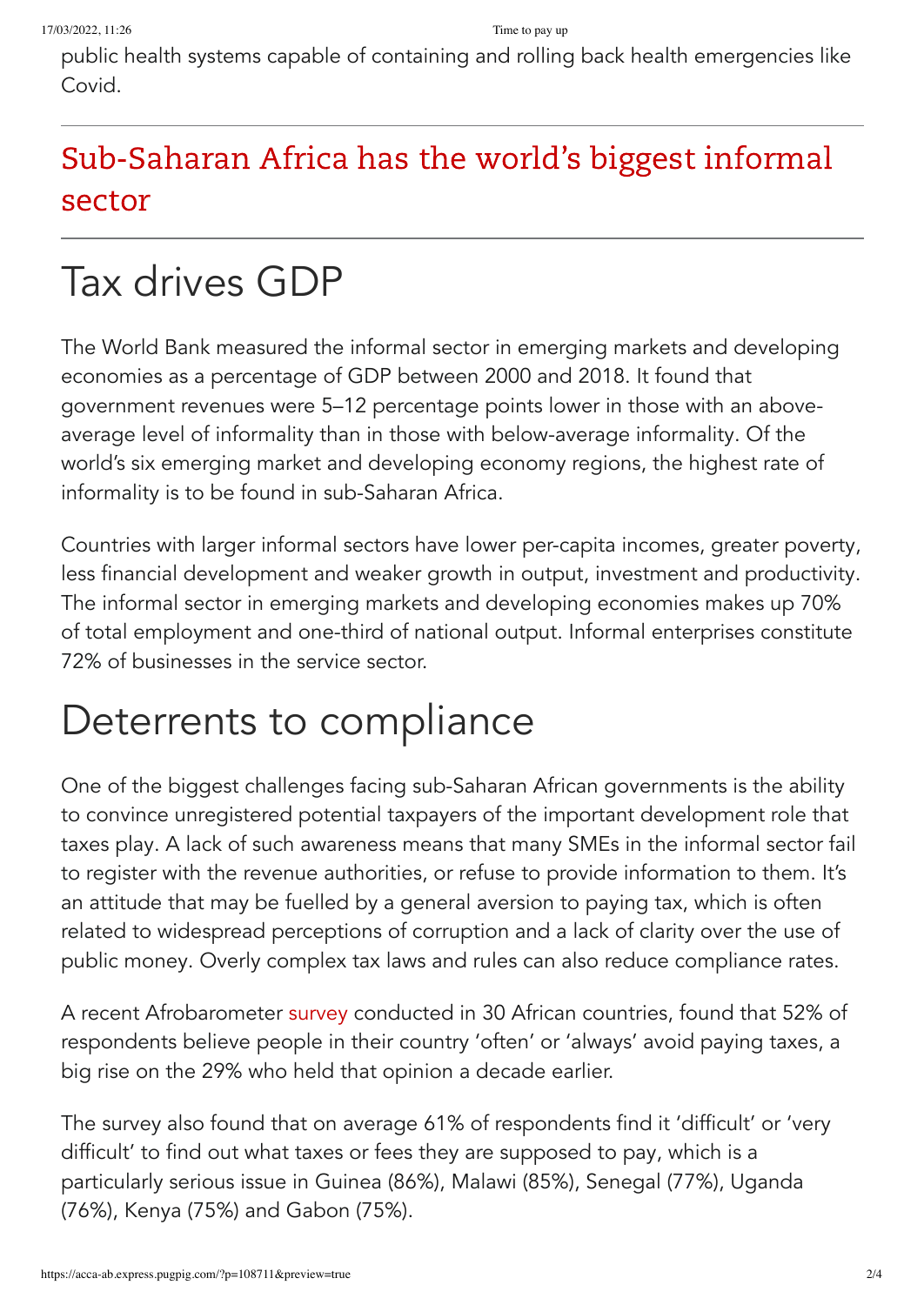17/03/2022, 11:26 Time to pay up

An average of 77% of respondents on average find it difficult to discover how their taxes are used by government – a particularly serious issue in Guinea (92%), Gabon (91%), Kenya (88%), Malawi (87%) and Senegal (86%).

On average, across 30 countries, respondents' perception of corruption among tax officials over the past decade has significantly increased in 11 countries, with doubledigit rises in Senegal, Guinea, South Africa and Tunisia.

### More than half believe people in their country 'often' or 'always' avoid paying taxes

# Tax education

A lack of tax knowledge is a key determinant of compliance. To increase compliance and boost revenue mobilisation, education on the purpose of taxation and how to pay is critical.

Accountants can play a significant part in the education process through engagement with informal SMEs and citizens. The following are some of the ways in which they can get involved:

Participate in a network to support others in understanding taxation.

Visit a secondary school and talk about the importance of paying taxes.

Join a radio phone-in to advise citizens about the importance of paying taxes.

Provide tax training and seminars.

Participate in a mobile educational tax unit.

Take part in a local campaign to promote the filing of taxes.

Rebuilding the post-Covid global economy will require the application of every possible resource of economic power. Bringing the informal sector into the taxpayer fold is key to meeting the challenge successfully and is particularly urgent in sub-Saharan Africa. It's a battle that professional accountants can do much to help win.

# More information

Read the OECD's 2021 report on taxpayer education initiatives *Building Tax Culture*, [Compliance](https://www.oecd.org/tax/building-tax-culture-compliance-and-citizenship-second-edition-18585eb1-en.htm) and Citizenship